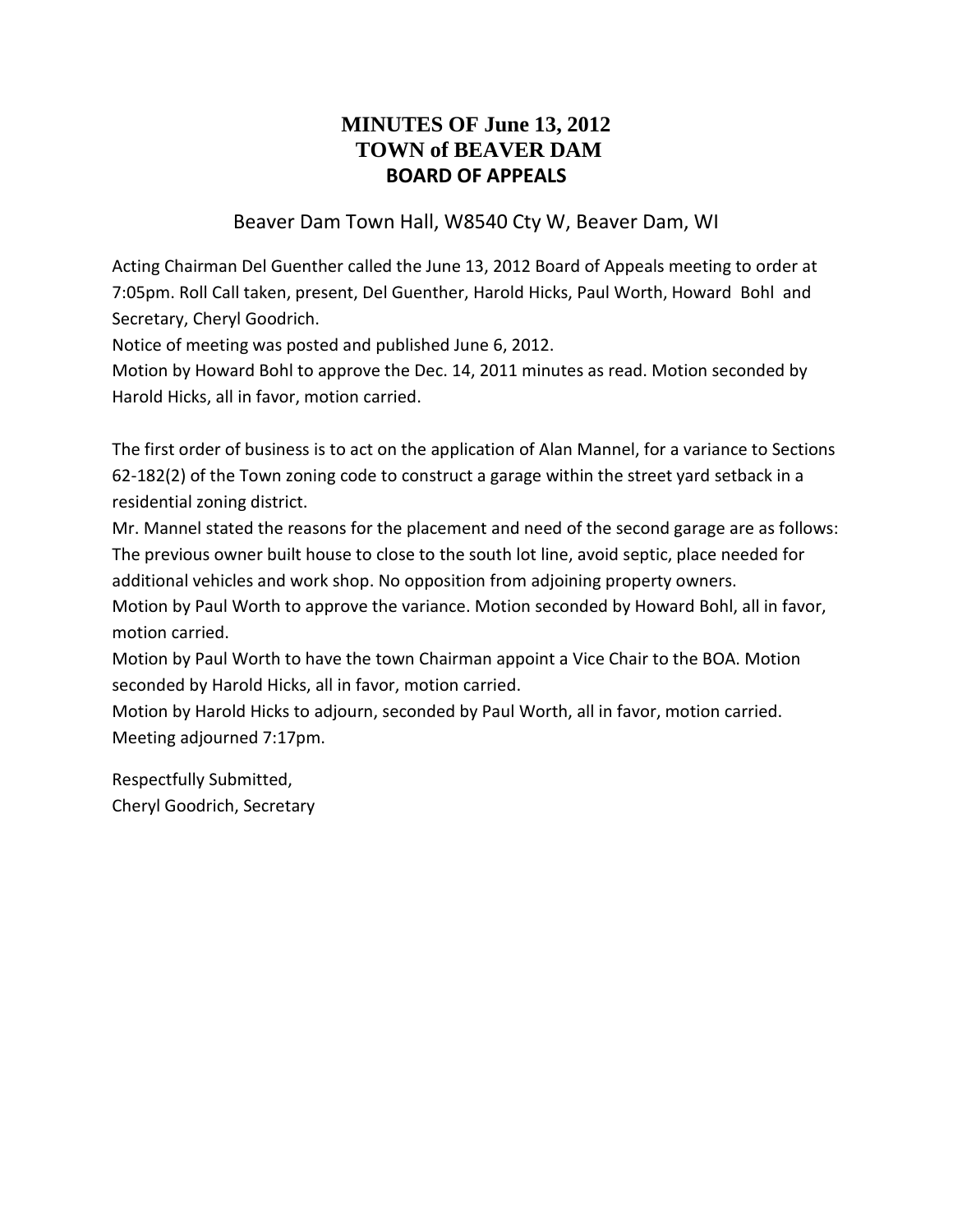## **Approved MINUTES OF July 18, 2012 TOWN of BEAVER DAM BOARD OF APPEALS**

#### Beaver Dam Town Hall, W8540 Cty W, Beaver Dam, WI

Chairman Jeff Schmitt called the July 18, 2012 Board of Appeals meeting to order at 7:03pm. Roll Call taken, present, Jeff Schmitt, Howard Bohl, Harold Hicks, Dean Hughes, Secretary, Cheryl Goodrich. Absent, Del Guenther & Paul Worth.

Notice of meeting was posted and published July 11, 2012.

Motion by Howard Bohl to approve the June 13, 2012 minutes as corrected. (Correction of date in first sentence) Motion seconded by Harold Hicks, all in favor, motion carried.

The first order of business is to act on the application of Wesley Hotchkiss, for a variance to Section 62-182(2) of the town zoning code to allow for the construction of a garage within the street yard setback in a residential zoning district, located at W8763 Westview Ln. Applicant is present. Variance needed because of bad topography and side yard has a swale in the way. Neighbor Mark Koch also present and spoke in favor of building the garage in that area. No opposition. Motion by Howard Bohl to approve the variance. Motion seconded by Harold Hicks, all in favor, motion carried.

The second order of business is to act on the application of New Frontier Land Surveying, agent for Rosemarie Garczynski, for a variance to Section 62-63(2)(k) of the town zoning code, to allow for a minor land division without a qualifying 35 acre parcel, and Section 62-156 to allow a driveway spacing of less than 500', located on Shaw Hill Rd. Applicants, Mark Tomashek and Rosemarie Garczynski are present. The house lot would be approximately 1.8 acres. Less than 500 cars per day allows for 300' between driveways. This would be about 250' from 1 driveway and 800' on the other side. Mark Tomashek claims a hardship is created by and incorrect Comprehensive plan. Mrs. Garczynski claims hardship if she had to purchase land elsewhere nor should she have to. Tom Zeamer read a letter of opposition from Neal Stippich. Speaking in favor were neighbor, Gerald Cianciollo, reason, has no problem with a house there; Jeff Schmitt, reason, it's a fragmented piece of land, it is surrounded by natural & man made obstacles and Comp Plan does create a hardship; Harold Bohl, rents land for farm use, this does not create a hardship for him. Motion by Jeff Schmitt to approve the variance. Motion seconded by Harold Hicks, all in favor, motion carried.

Third order of business is to act on the application of Herb Lehner, for a variance to Section 62- 63(2)(k) of the town zoning code, to allow two homes to be located on one farm without having to complete a minor land division or obtain a Conditional Use Permit, located at W9294 Jackson Rd. Applicant Herb Lehner is present. Parcel for a new house is 20 acres. He would like to keep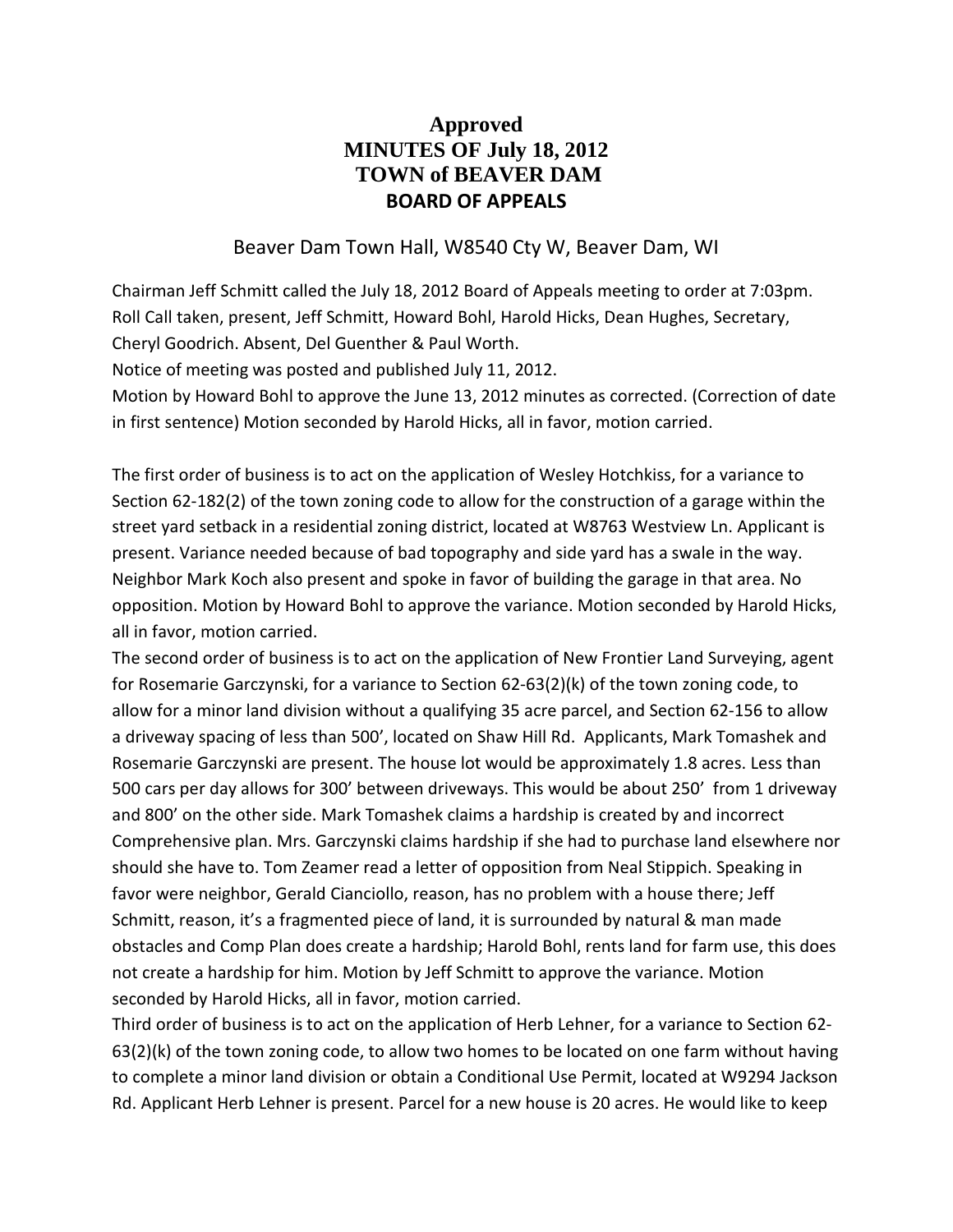complete farm in tact with 15 parcels = about 453 acres. Tom Zeamer read a letter of opposition from Neal Stippich. Motion by Howard Bohl to approve the variance. Motion seconded by Dean Hughes, all in favor, motion carried.

Motion by Harold Hicks to adjourn, seconded by Howard Bohl, all in favor, motion carried. Meeting adjourned 8:00pm.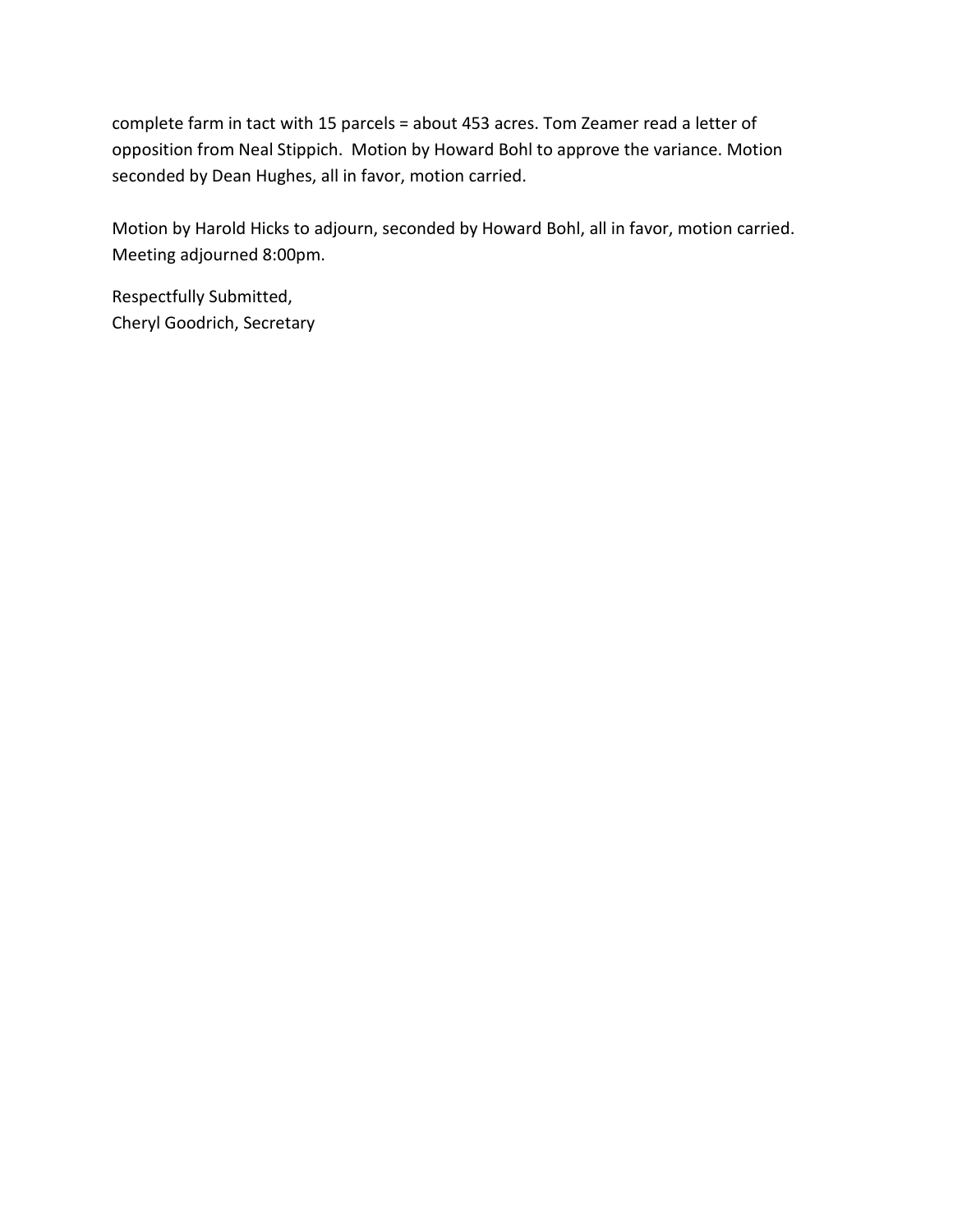## **Approved MINUTES OF August 29, 2012 TOWN of BEAVER DAM BOARD OF APPEALS**

### Beaver Dam Town Hall, W8540 Cty W, Beaver Dam, WI

Chairman Jeff Schmitt called the Aug. 29, 2012 Board of Appeals meeting to order at 7:04pm. Roll Call taken, present, Jeff Schmitt, Howard Bohl, Harold Hicks, Dean Hughes, Paul Worth, Secretary, Cheryl Goodrich. Absent, Del Guenther.

Notice of meeting was posted and published Aug. 22, 2012.

Motion by Howard Bohl to adopt the agenda presented. Motion seconded by Harold Hicks, all in favor, motion carried.

Motion by Harold Hicks to approve the July 18, 2012 minutes as read. Motion seconded by Paul Worth, all in favor, motion carried.

The first order of business is to act on the application of Robert Burton, for a variance to Section 62-64(a)(2) of the town zoning code to allow for horsed to be housed on an eight acre parcel located in a residential zoning district, located at W9213 CTY Rd G. Robert Burton was present. Mr. Burton stated that he is selling the property and the buyers would like to have horses. Speaking in favor were Mike and John Kuzniewicz and Janice Schmitt. They all had no problem with horses being there with the below listed conditions.

Motion by Jeff Schmitt to approve the variance with the following conditions:

- 1. Variance is granted for horses only with 4 horses maximum.
- 2. Manure stockpiled for no more than 6 months with no obnoxious/offensive odor.
- 3. Construction of legal fence according to State of WI Fence Law is installed as required with the cost of construction and maintenance be entirely born by the applicant parcel.

Motion seconded by Harold Hicks, all in favor, motion carried.

Motion by Howard Bohl to adjourn, seconded by Harold Hicks, all in favor, motion carried. Meeting adjourned 7:38pm.